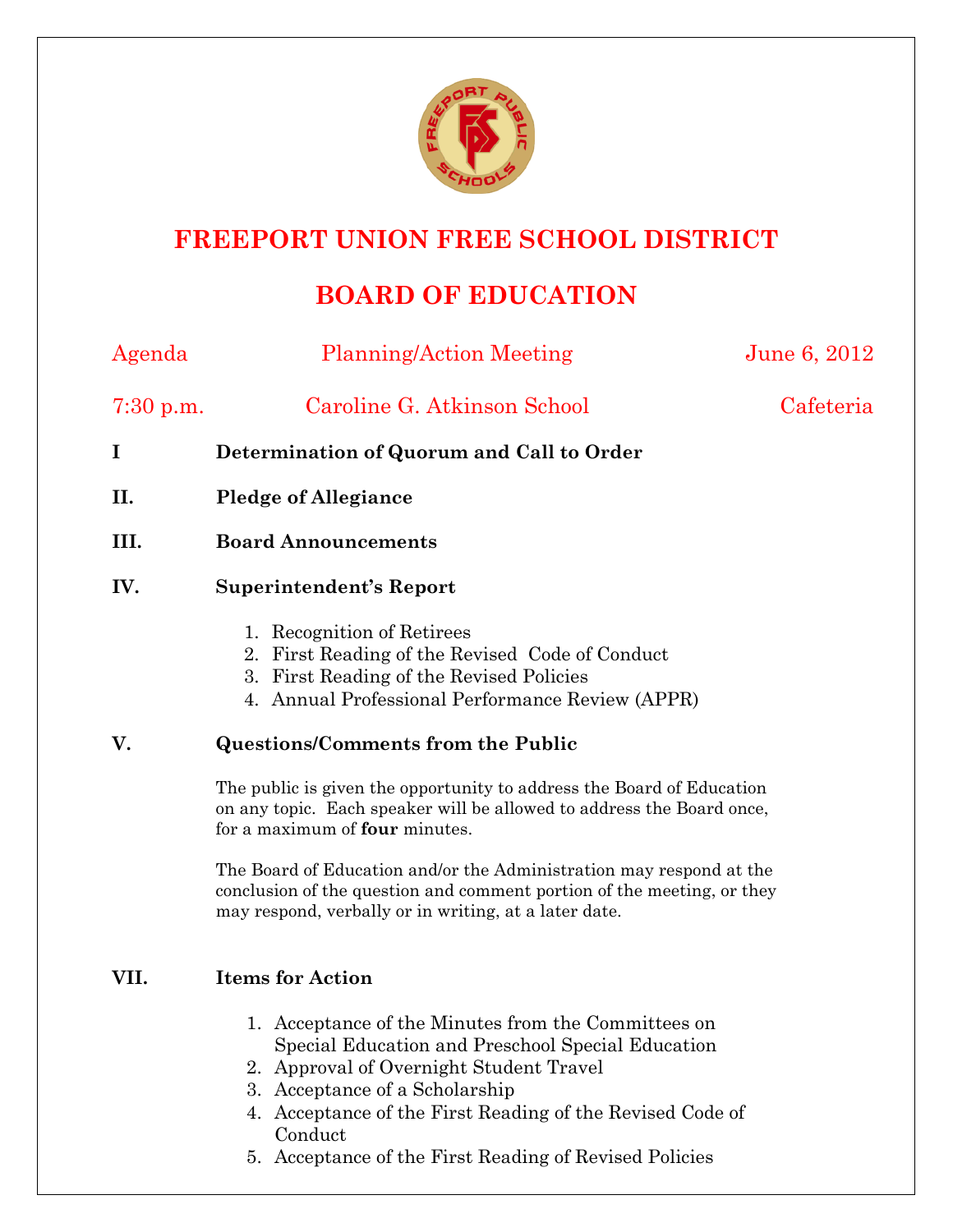- 6. Appointment of an Underwriter for Qualified School Construction Bonds
- **VIII. Review of the tentative Agenda for the June 20, 2012, Board of Education Action Meeting.**
- **IX. Board Comments**
- **X. Superintendent's Comments**
- **XI. Adjournment**
- **XII. Next Meeting**

The next meeting of the Board of Education will be held on June 20, 2012, at New Visions School.

All meetings begin at 7:30 p.m. unless otherwise noted.

Register to vote: Monday through Friday between 8:30 a.m. and 3:30 p.m. at the Administration Building, 235 N. Ocean Avenue.

**Visit our website at www.freeportschools.org**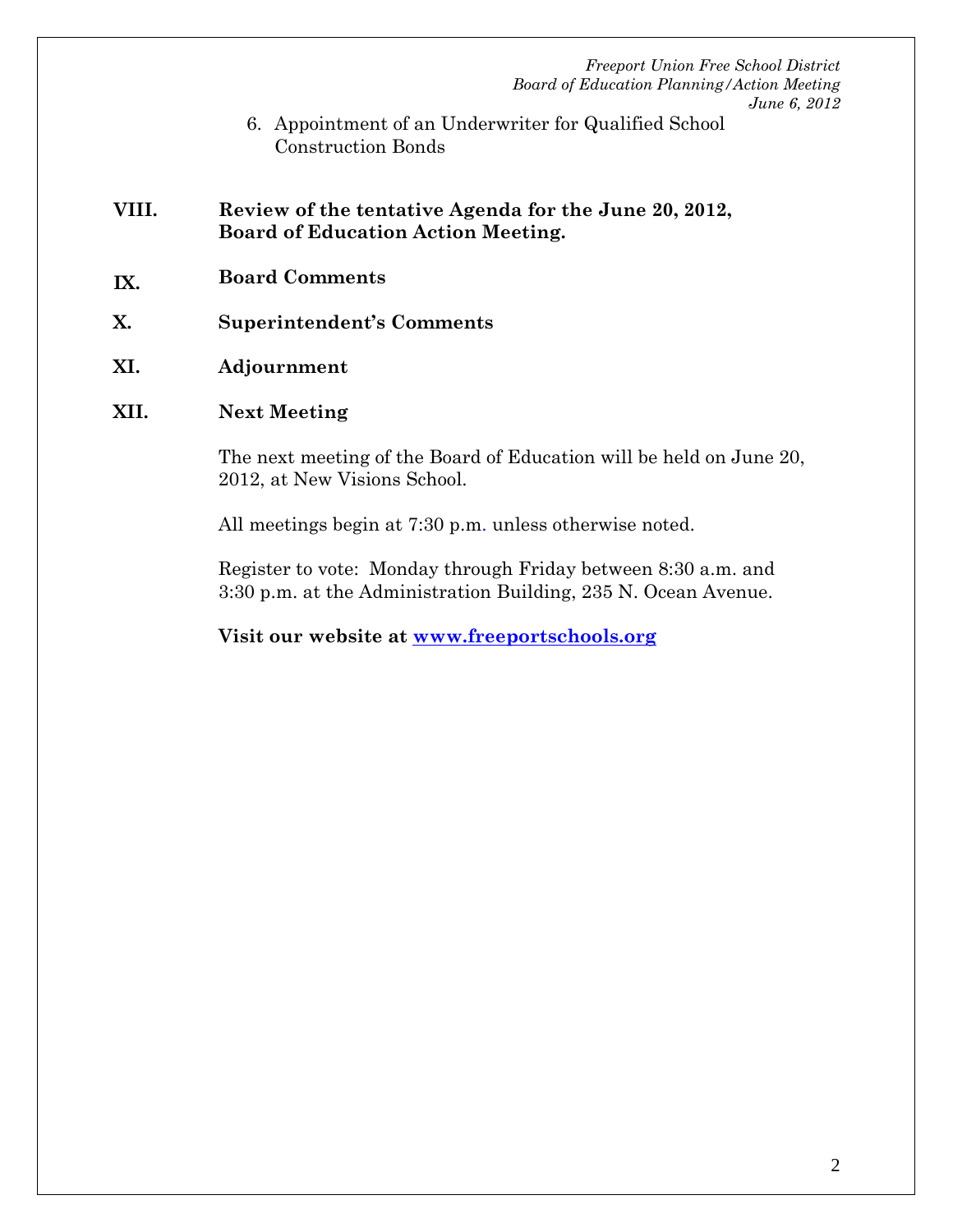**1.** 

#### **CSE/CPSE Minutes**

**BE IT RESOLVED,** that the Board of Education of the Freeport Union Free School District hereby accepts the minutes of the meetings of the Committees on Special Education and Preschool Special Education for the following dates:

March 5, 8, 9, 12, 19, 20, 21, 22, 23, 24, 26, 27, 28, 29, 30, 2012.

April 2, 3, 4, 5, 6, 16, 19, 20, 23, 26, 30, 2012.

May 1, 2, 3, 4, 7, 8, 9, 10, 11, 14, 16, 18, 20, 2012.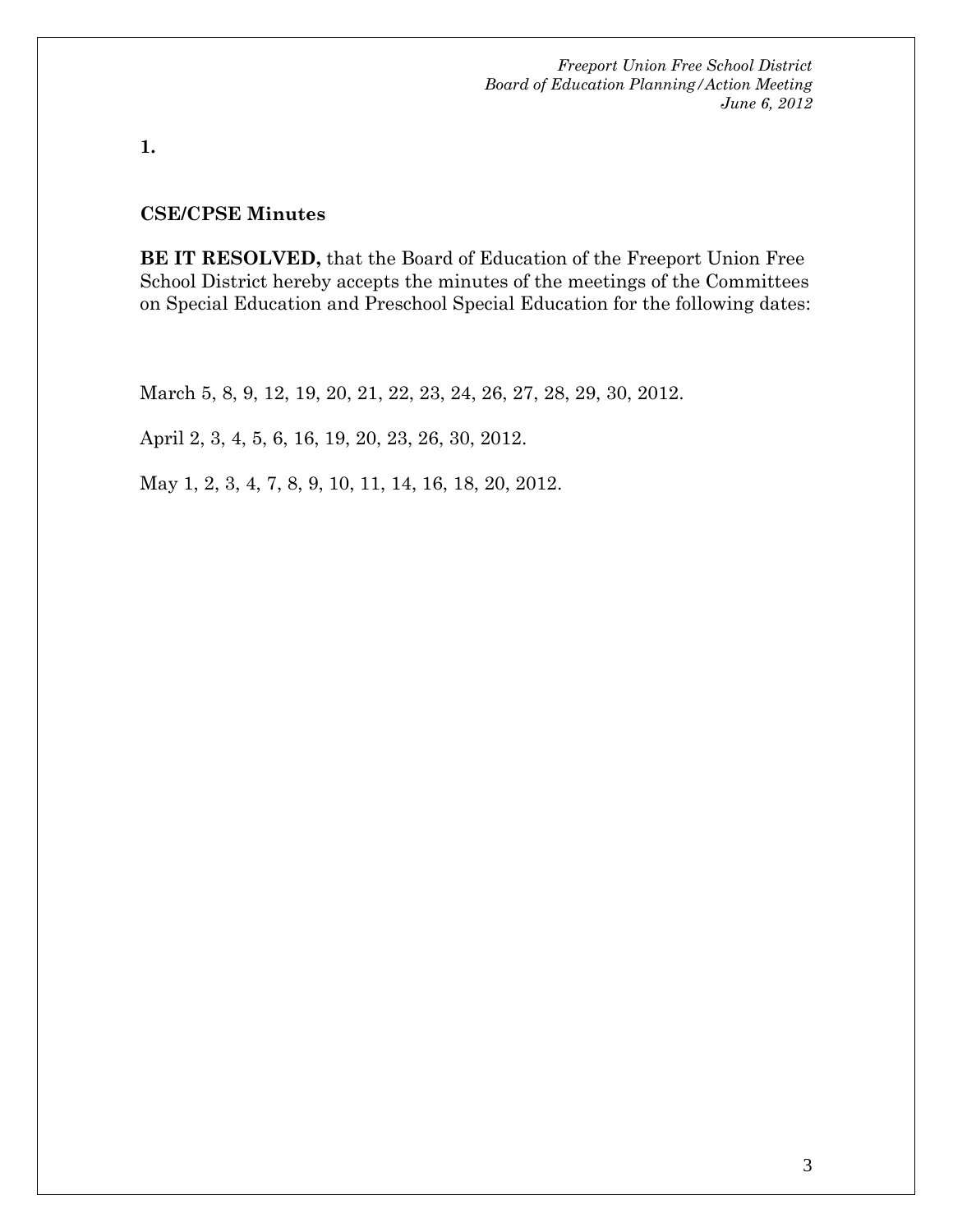#### **Education**

**2.** 

#### **Resolution to Approve Overnight Student Travel**

**BE IT RESOLVED,** that the Board of Education of the Freeport Union Free School District hereby authorizes Freeport High School to conduct a field trip to Lakehurst Air Force Base in Wrightstown, New Jersey from June 1st through June 3rd,2012 for NJROTC students for the purpose of communication skill development and Leadership Training in an actual military setting.

**BE IT FURTHER RESOLVED,** that said authorization is subject to availability of chaperones and to Freeport High School's compliance with all insurance, health, safety and financial guidelines as indicated in the Administrative Procedures.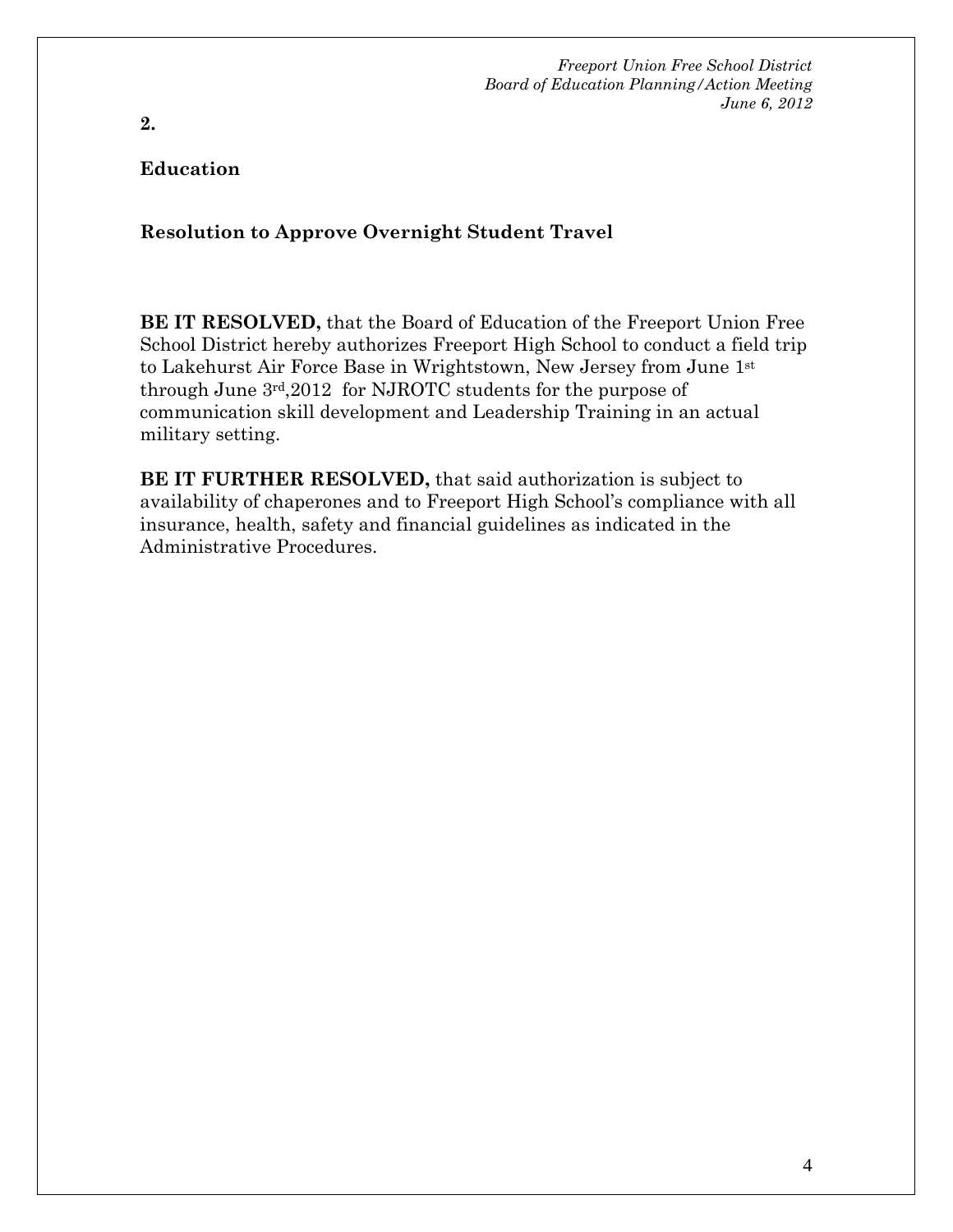#### **Finance**

**3.** 

#### **Acceptance of a Scholarship**

**BE IT RESOLVED,** that the Board of Education of the Freeport Union Free School District hereby accepts with gratitude a scholarship to be known as the Mr. Ernest Kight, Jr. Scholarship. The award will be in the amount of \$100 and is to be awarded to a Freeport High School Senior to keep the memory of Mr. Kight and his legacy in the minds of the students and faculty. The criteria for the award are as follows: a graduating senior who has earned the highest score on either the Global History or U.S. History Advance Placement Exams; Student has been accepted to a College/University and will pursue his or her studies in a Social Studies related field; Student must demonstrate Mr. Kight's passion for travel and exemplify his character. This scholarship is made possible by the Faculty and Clubs at Freeport High School.

5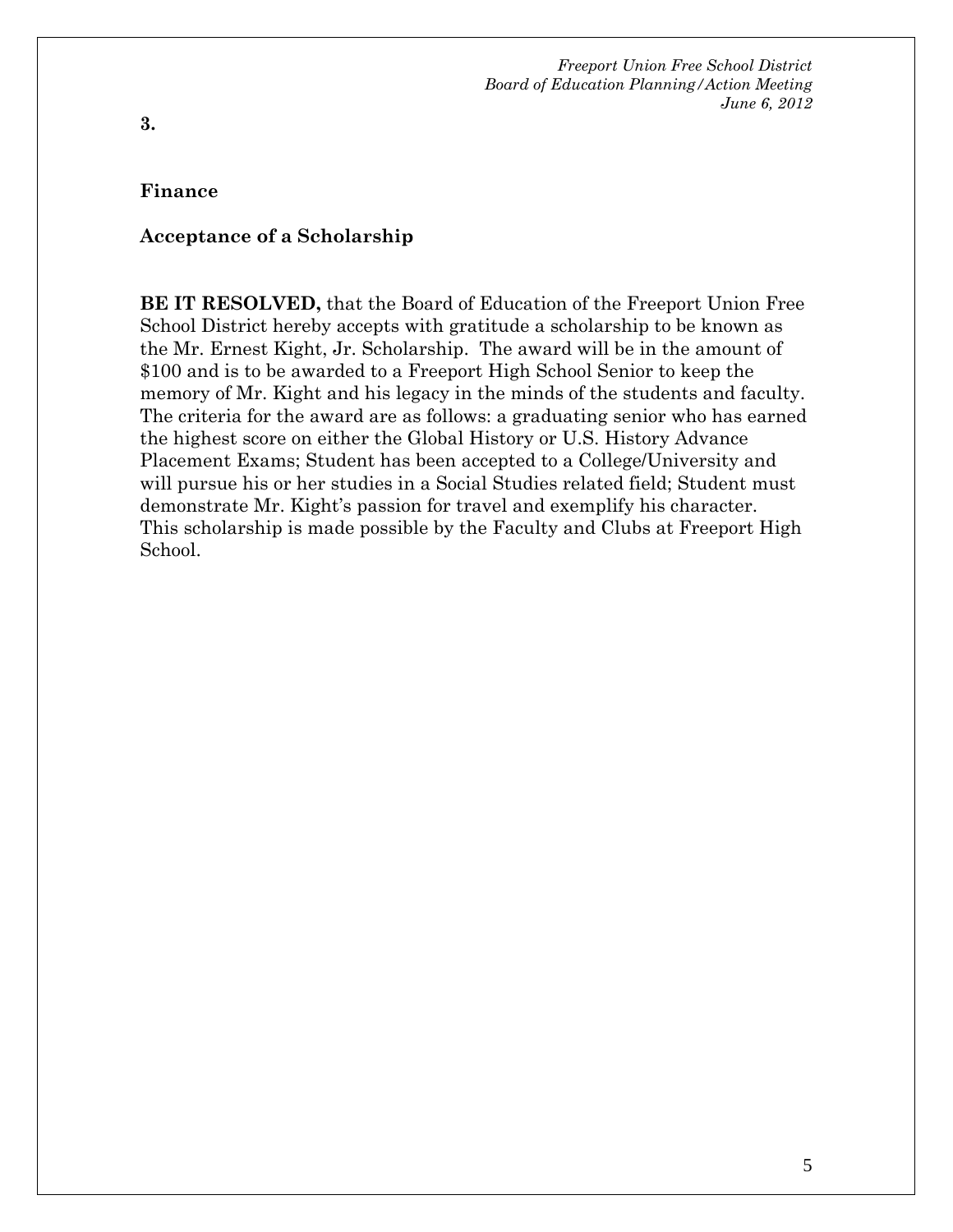**4.** 

#### **Education**

### **Acceptance of the First Reading of the Revised Code of Conduct**

**BE IT RESOLVED,** that the Board of Education of the Freeport Union Free School District hereby accepts as a first reading, the revised Code of Conduct for 2012-2013 School Year. (as attached)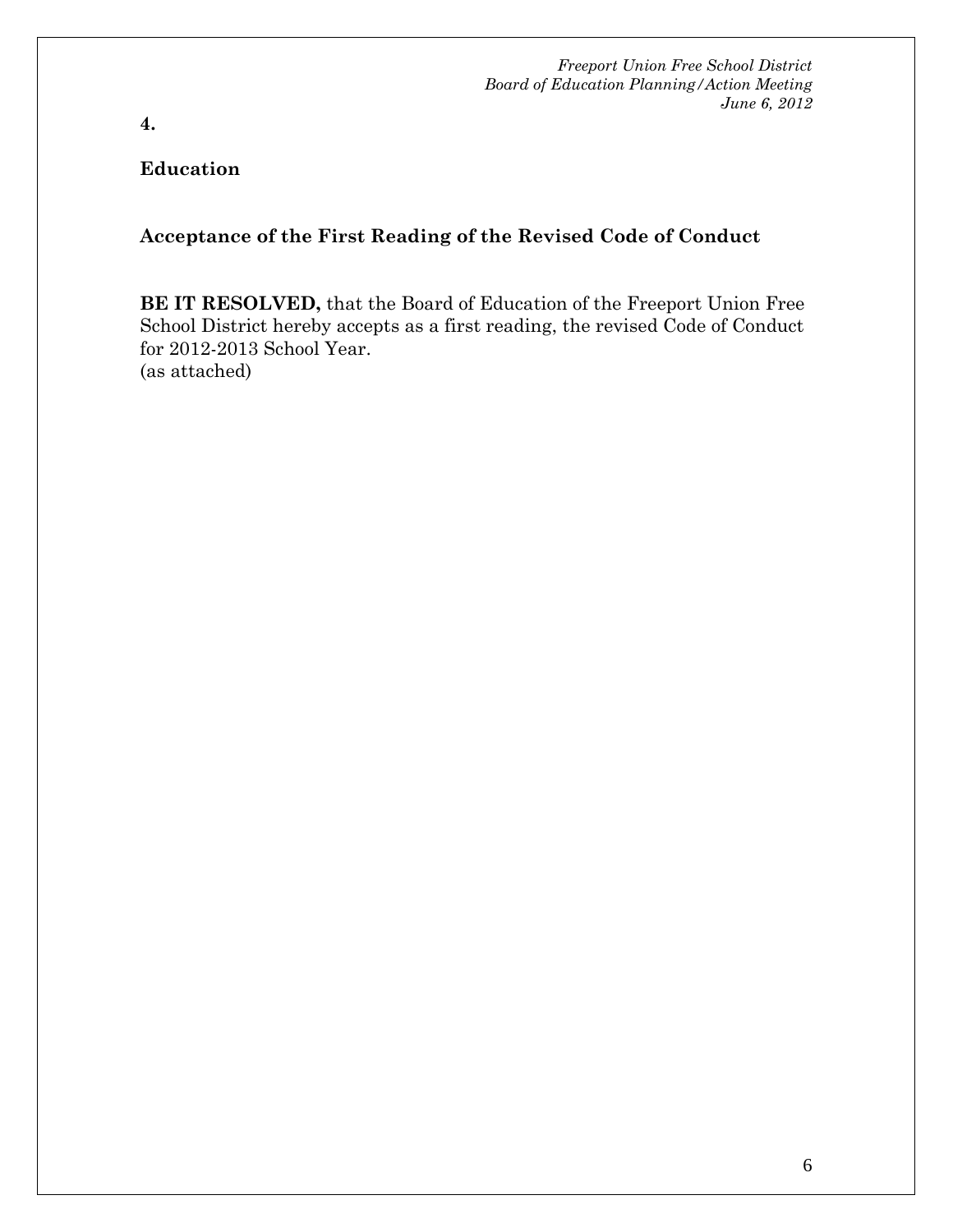**5.** 

## **Education**

## **Acceptance of the First Reading of the Board of Education Revised Policies**

**BE IT RESOLVED,** that the Board of Education of the Freeport Union Free School District, that as a first reading, hereby acknowledges the receipt of and has had the opportunity to review the Board of Education Revised Policies as attached; Dignity for All Students #7550

Civility, Citizenship and Character Education/Interpersonal Violence Prevention Education #8242.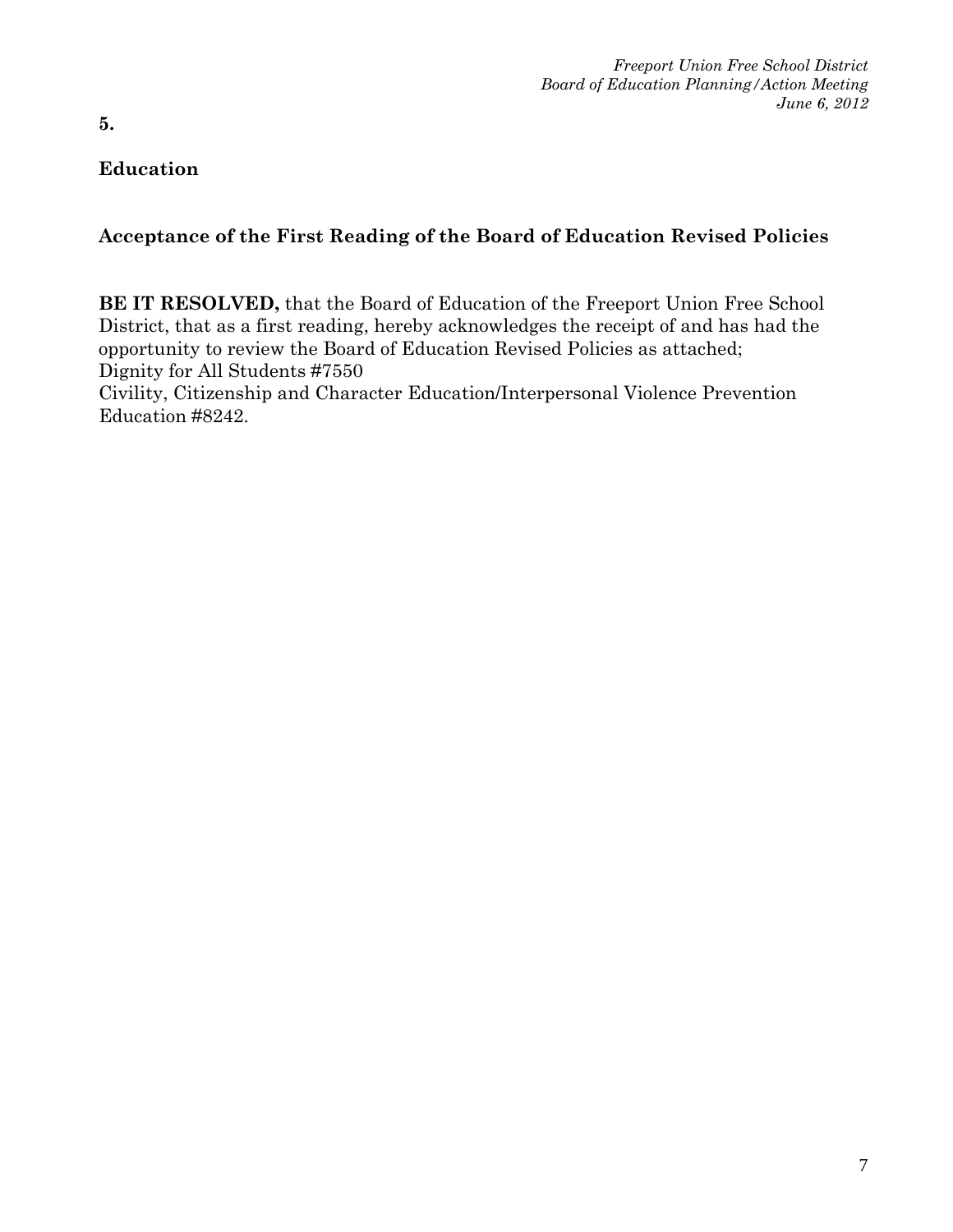2012 7550 1 of 3 **Students SUBJECT: DIGNITY FOR ALL STUDENTS ACT** 

The Board of Education recognizes that learning environments that are safe and supportive can increase student attendance and improve academic achievement. A student's ability to learn and achieve high academic standards, and a school's ability to educate students, is compromised by incidents of discrimination or harassment, including but not limited to bullying, taunting and intimidation. Therefore, in accordance with the Dignity for All Students Act, Education Law, Article 2, the District will strive to create an environment free of discrimination and harassment and will foster civility in the schools to prevent and prohibit conduct which is inconsistent with the District's educational mission.

The District condemns and prohibits all forms of discrimination and harassment of students based on actual or perceived race, color, weight, national origin, ethnic group, religion, religious practice, disability, sexual orientation, gender, or sex by school employees or students on school property and at school-sponsored activities and events that take place at locations off school property. In addition, any act of discrimination or harassment, outside of school sponsored events, which can reasonably be expected to materially and substantially disrupt the education process may be subject to discipline.

### **Dignity Act Coordinator**

At least one (1) employee at every school shall be designated as the Dignity Act Coordinator(s). The Dignity Act Coordinator(s) will be thoroughly trained to handle human relations in the areas of race, color, weight, national origin, ethnic group, religion, religious practice, disability, sexual orientation, gender (identity or expression) and sex. The Board of Education shall appoint the Dignity Act Coordinator(s) and share the name(s) and contact information with all school personnel, students, and parents/persons in parental relation.

If a Dignity Act Coordinator vacates his/her position, another school employee shall immediately be designated for an interim appointment as Coordinator, pending approval from the Board of Education, within thirty (30) days of the date the position was vacated. In the event a Coordinator is unable to perform the duties of the position for an extended period of time, another school employee shall immediately be designated for an interim appointment as Coordinator, pending return of the previous Coordinator to the position.

### **Training**

Training will be provided each school year for all District employees in conjunction with existing professional development training to raise staff awareness and sensitivity of harassment and discrimination directed at students that are committed by students or school employees on school property or at a school function. Training will include ways to promote a supportive school environment that is free from discrimination and harassment, emphasize positive relationships, and demonstrate prevention and intervention techniques to assist employees in recognizing and responding to harassment and discrimination, as well as ensuring the safety of the victims.

2012 7550 2 of 3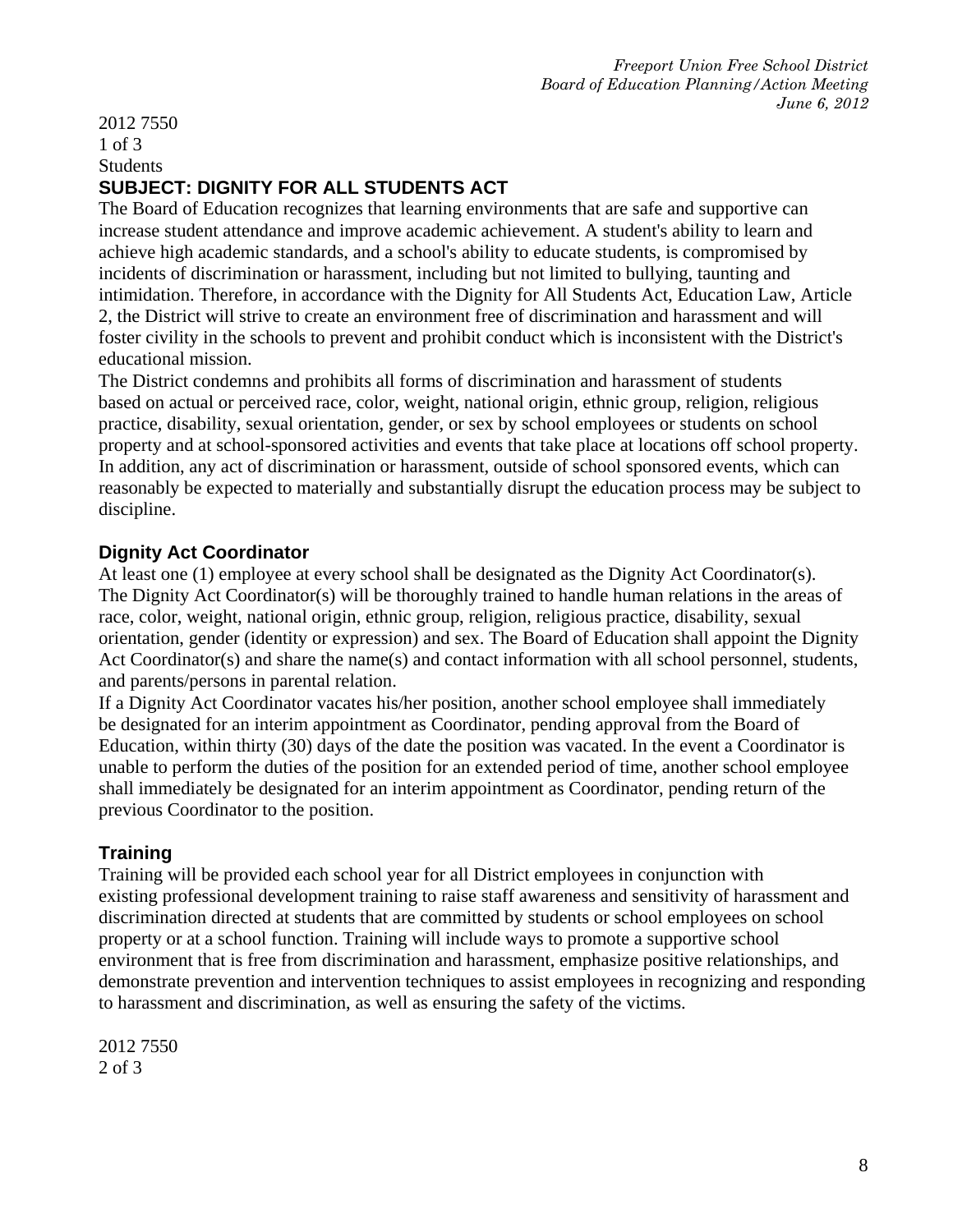**Students** 

### **SUBJECT: DIGNITY FOR ALL STUDENTS ACT**

Instruction in grades Kindergarten through 12 shall include a component on civility, citizenship and character education. Such component shall instruct students on the principles of honesty, tolerance, personal responsibility, respect for others, observance of laws and rules, courtesy, dignity and other traits which will enhance the quality of their experiences in, and contributions to, the community. For the purposes of this policy, "tolerance," "respect for others" and "dignity" shall include awareness and sensitivity to discrimination or harassment and civility in the relations of people of different races, weights, national origins, ethnic groups, religions, religious practices, mental or physical abilities, sexual orientations, genders and sexes.

Rules against discrimination and harassment will be included in the Code of Conduct, publicized District-wide and disseminated to all staff and parents. An age-appropriate summary shall be distributed to all students at a school assembly at the beginning of each school year.

### **Reports and Investigations of Discrimination and Harassment**

The District will investigate all complaints of harassment and discrimination, either formal or informal, and take prompt corrective measures, as necessary. Complaints will be investigated in accordance with applicable policies and regulations. If, after an appropriate investigation, the District finds that this policy has been violated, corrective action will be taken in accordance with District policies and regulations, the Code of Conduct, and all appropriate federal or state laws. The District will annually report material incidents of discrimination and harassment to the State Education Department as part of the Uniform Violent and Disruptive Incident Reporting System (VADIR).

### **Prohibition of Retaliatory Behavior (Commonly Known as "Whistle-Blower" Protection)**

Any person who has reasonable cause to suspect that a student has been subjected to discrimination or harassment by an employee or student, on school grounds or at a school function, who acts reasonably and in good faith and reports such information to school officials or law enforcement authorities, shall have immunity from any civil liability that may arise from making such report. The Board prohibits any retaliatory behavior directed at complainants, victims, witnesses and/or any other individuals who participated in the investigation of a complaint of discrimination or harassment.

Education Law Sections 10-18 and 801-a 8 New York Code of Rules and Regulations (NYCRR) Section 100.2(jj) 2012 7550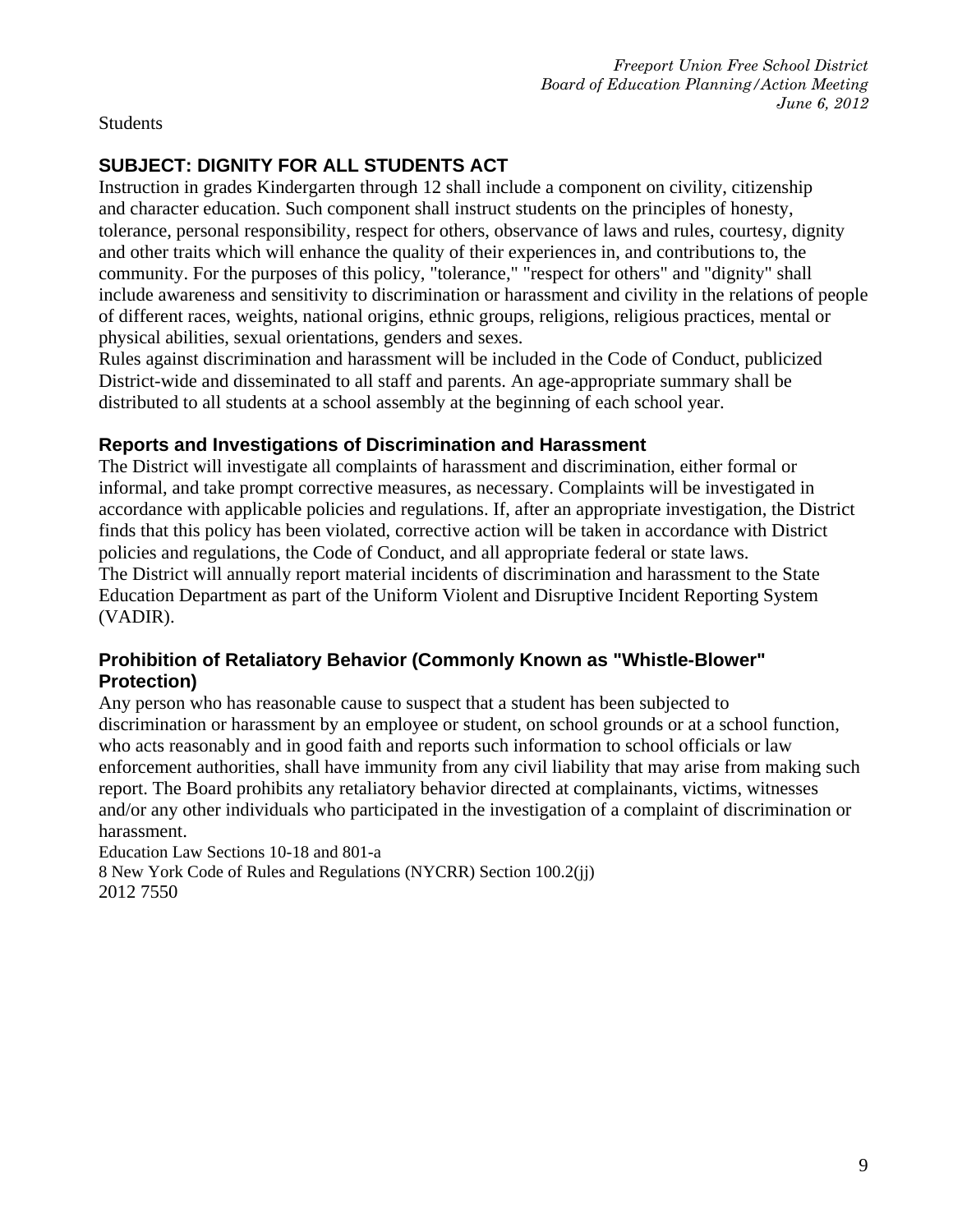3 of 3

Students

### **SUBJECT: DIGNITY FOR ALL STUDENTS ACT (Cont'd.)**

NOTE: Refer also to Policies #3410 -- Code of Conduct on School Property

#3420 -- Non-Discrimination and Anti-Harassment in the School

District

#3430 -- Uniform Violent and Disruptive Incident Reporting System

(VADIR)

#7551 -- Sexual Harassment of Students

#7552 -- Bullying in the Schools

#7553 -- Hazing of Students

#8130 -- Equal Educational Opportunities

#8242 -- Civility, Citizenship and Character Education/Interpersonal

Violence Prevention Education

Adoption Date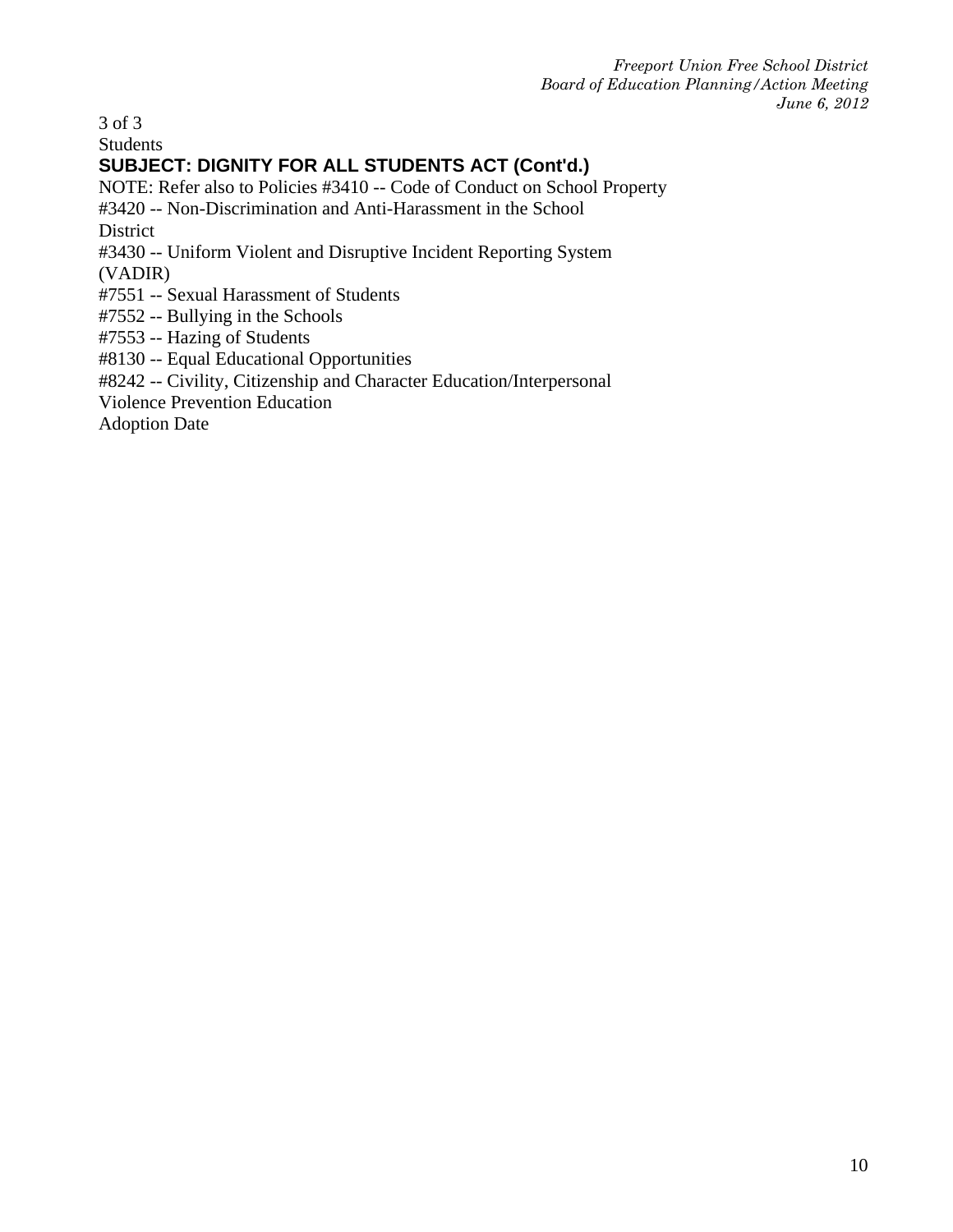*Freeport Union Free School District Board of Education Planning/Action Meeting June 6, 2012*  2012 8242 1 of 2

**Instruction** 

#### **SUBJECT: CIVILITY, CITIZENSHIP AND CHARACTER EDUCATION/ INTERPERSONAL VIOLENCE PREVENTION EDUCATION**

#### **Civility, Citizenship and Character Education**

 The Board of Education recognizes that teaching students respect, civility and understanding toward others, as well as the practice and reinforcement of appropriate behavior and values of our society, is an important function of the School System.

 The School District wishes to foster an environment where students exhibit behavior that promotes positive educational practices, allows students to grow socially and academically, and encourages healthy dialogue in respectful ways. By presenting teachers and staff as positive role models, the District stresses positive communication and discourages disrespectful treatment. This policy is not intended to deprive and/or restrict any student of his/her right to freedom of expression but, rather, seeks to maintain, to the extent possible and reasonable, a safe, harassment free and educationally conducive environment for our students and staff.

 Furthermore, the District shall ensure that the course of instruction in grades K through 12 includes a component on civility, citizenship and character education in accordance with Education Law. Character education is the deliberate effort to help students understand, care about, and act upon core ethical values.

Character education shall instruct students on the principles of:

- a) Honesty;
- b) Tolerance;
- c) Personal responsibility;
- d) Respect for others;
- e) Observance of laws and rules;
- f) Courtesy; and
- g) Dignity, and other traits which will enhance the quality of students' experiences in, and contributions to, the community.

 For purposes of this policy, "tolerance," "respect for others" and "dignity" shall include awareness and sensitivity to discrimination or harassment and civility in the relations of people of different races, weights, national origins, ethnic groups, religions, religious practices, mental or physical abilities, sexual orientations, genders, and sexes.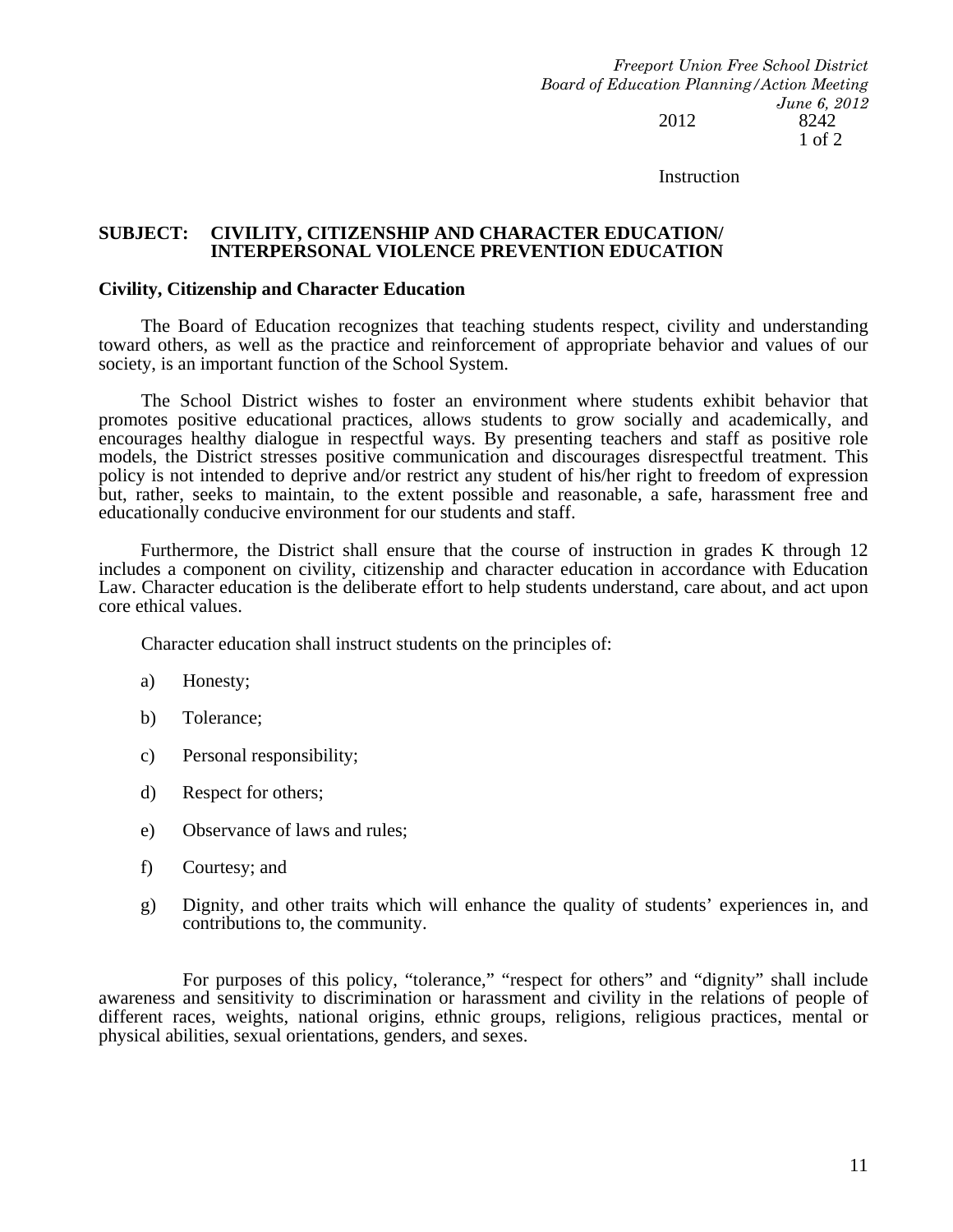2012

8242

2 of 2

**Instruction** 

#### **SUBJECT: CIVILITY, CITIZENSHIP AND CHARACTER EDUCATION/ INTERPERSONAL VIOLENCE PREVENTION EDUCATION (Cont'd.)**

 As determined by the Board of Regents, and as further enumerated in Commissioner's Regulations, the components of character education shall be incorporated in existing School District curricula as applicable.

 The District encourages the involvement of staff, students, parents and community members in the implementation and reinforcement of character education in the schools.

Education Law Sections 801 and 801-a 8 New York Code of Rules and Regulations (NYCRR) Section 100.2(c)

Policy 7550, Dignity for All Students Act

#### **Interpersonal Violence Prevention Education**

 The District will utilize the interpersonal violence prevention education package provided by the State Education Department. These materials will be incorporated as part of the health or other related curricula or programs for students in grades K through 12.

Education Law Section 804(4)